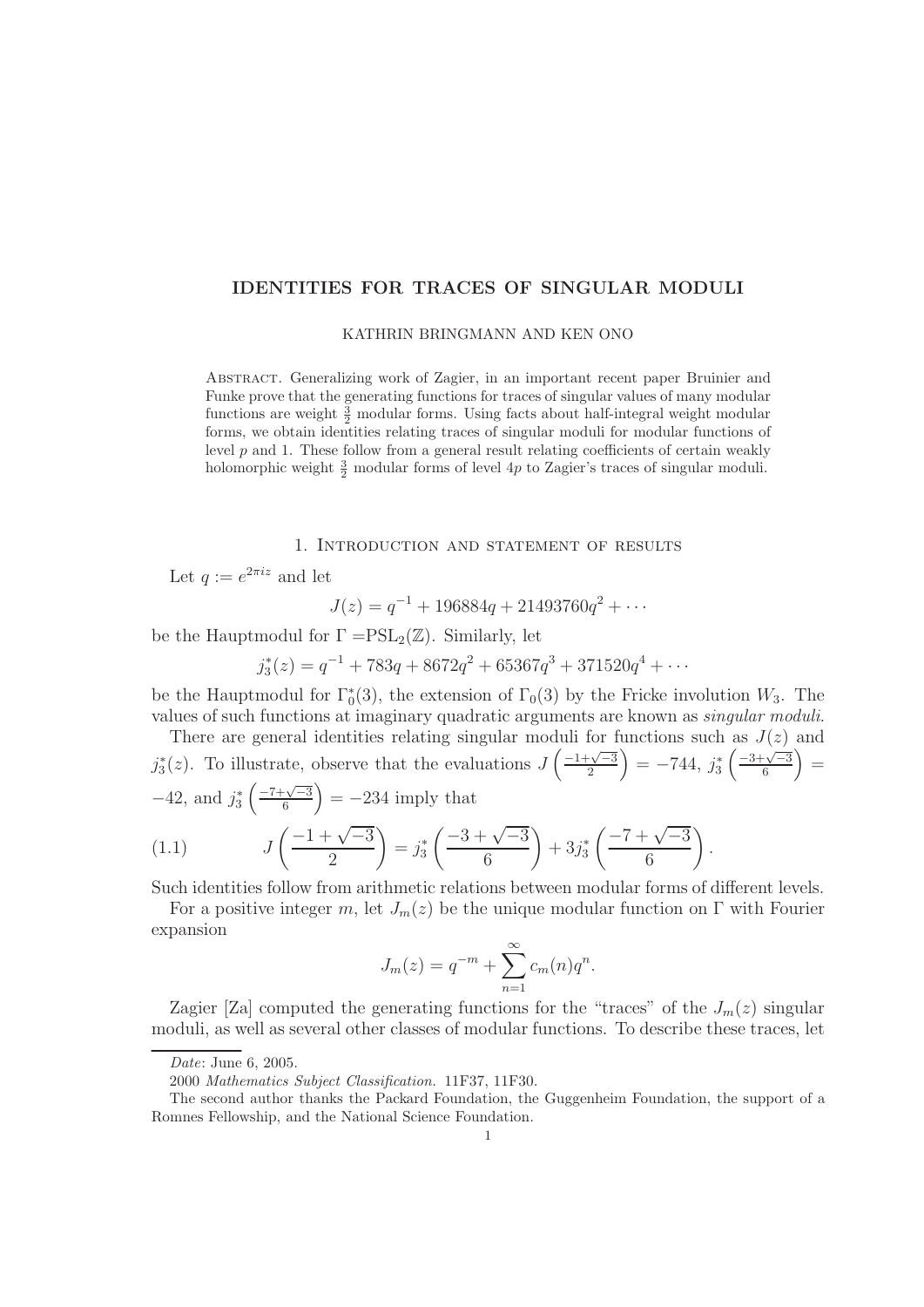$D \equiv 0, 3 \pmod{4}$  be a positive integer, and let  $\mathcal{Q}_D$  denote the positive definite integral binary quadratic forms  $Q(a, b, c) = ax^2 + bxy + cy^2$  of discriminant  $-D = b^2 - 4ac$ . The group  $\Gamma$  acts on  $\mathcal{Q}_D$  by

$$
Q \circ \left(\begin{array}{c} \alpha & \beta \\ \gamma & \delta \end{array}\right) := Q(\alpha x + \beta y, \gamma x + \delta y).
$$

For each  $Q \in \mathcal{Q}_D$ , we let  $\alpha_Q := \frac{-b + \sqrt{b^2 - 4ac}}{2a} \in \mathbb{H}$ , and we let  $\omega_Q := |\Gamma_Q|$ , where  $\Gamma_Q$  is the isotropy subgroup of Q in  $\Gamma$ . If m is a positive integer and  $-D$  is a discriminant, then Zagier defined the trace of the singular moduli of discriminant  $-D$  for  $J_m(z)$  by

(1.2) 
$$
t_m(D) := \sum_{Q \in \mathcal{Q}_D/\Gamma} \frac{1}{\omega_Q} \cdot J_m(\alpha_Q).
$$

He proved the striking fact that their generating functions are weight  $\frac{3}{2}$  modular forms.

It turns out that  $(1.1)$  is a special case of a general phenomenon where sums of coefficients of certain weakly holomorphic weight  $\frac{3}{2}$  modular forms are given in terms of such traces. A meromorphic modular form is *weakly holomorphic* if it is holomorphic on H. Following Kohnen, for integers k let  $\mathcal{M}^+_{k+\frac{1}{2}}(\Gamma_0(4))$  be the space of weakly holomorphic weight  $k + \frac{1}{2}$  modular forms on  $\Gamma_0(4)$  with a Fourier expansion of the form

(1.3) 
$$
\sum_{\substack{n \gg -\infty \\ (-1)^k n \equiv 0,1 \pmod{4}}} a(n)q^n.
$$

Furthermore, if p is an odd prime and  $\epsilon = \pm 1$ , then let  $\mathcal{M}_{k+\frac{1}{2}}^{+,\epsilon}(\Gamma_0(4p))$  be the space of those weight  $k + \frac{1}{2}$  weakly holomorphic modular forms  $f(z) = \sum_{n \gg -\infty} a(n)q^n$  on  $\Gamma_0(4p)$ whose Fourier coefficients satisfy

(1.4) 
$$
a(n) = 0 \text{ whenever } (-1)^k n \equiv 2, 3 \pmod{4} \text{ or } \left(\frac{(-1)^k n}{p}\right) = -\epsilon.
$$

The generic identities, for forms in  $\mathcal{M}_{\frac{3}{2}}^{+,\epsilon}(\Gamma_0(4p))$ , are expressed in terms of a distinguished sequence of modular forms. To define them, for each positive  $m \equiv 0, 1 \pmod{4}$ let  $g_m(z)$  be the unique form in  $\mathcal{M}^+_{\frac{3}{2}}(\Gamma_0(4))$  with a Fourier expansion of the form

(1.5) 
$$
g_m(z) = q^{-m} + \sum_{n=0}^{\infty} B(m, n)q^n.
$$

Remark. The uniqueness of the  $g_m(z)$  essentially follows from the fact that there are no holomorphic forms in  $\mathcal{M}_{\frac{3}{2}}^{+}(\Gamma_0(4))$  (see the discussion preceding Theorem 4 of [Za]).

**Theorem 1.1.** If p is an odd prime,  $\epsilon = \pm 1$ , and  $g = \sum_{n \gg -\infty} a(n)q^n \in \mathcal{M}_{\frac{3}{2}}^{+,\epsilon}(\Gamma_0(4p)),$ then for every positive  $n \equiv 0, 3 \pmod{4}$  we have

$$
a(n) + \epsilon a(np^2) = \sum_{m \ge 1} \left( a(-m) + \epsilon a(-mp^2) \right) B(m, n).
$$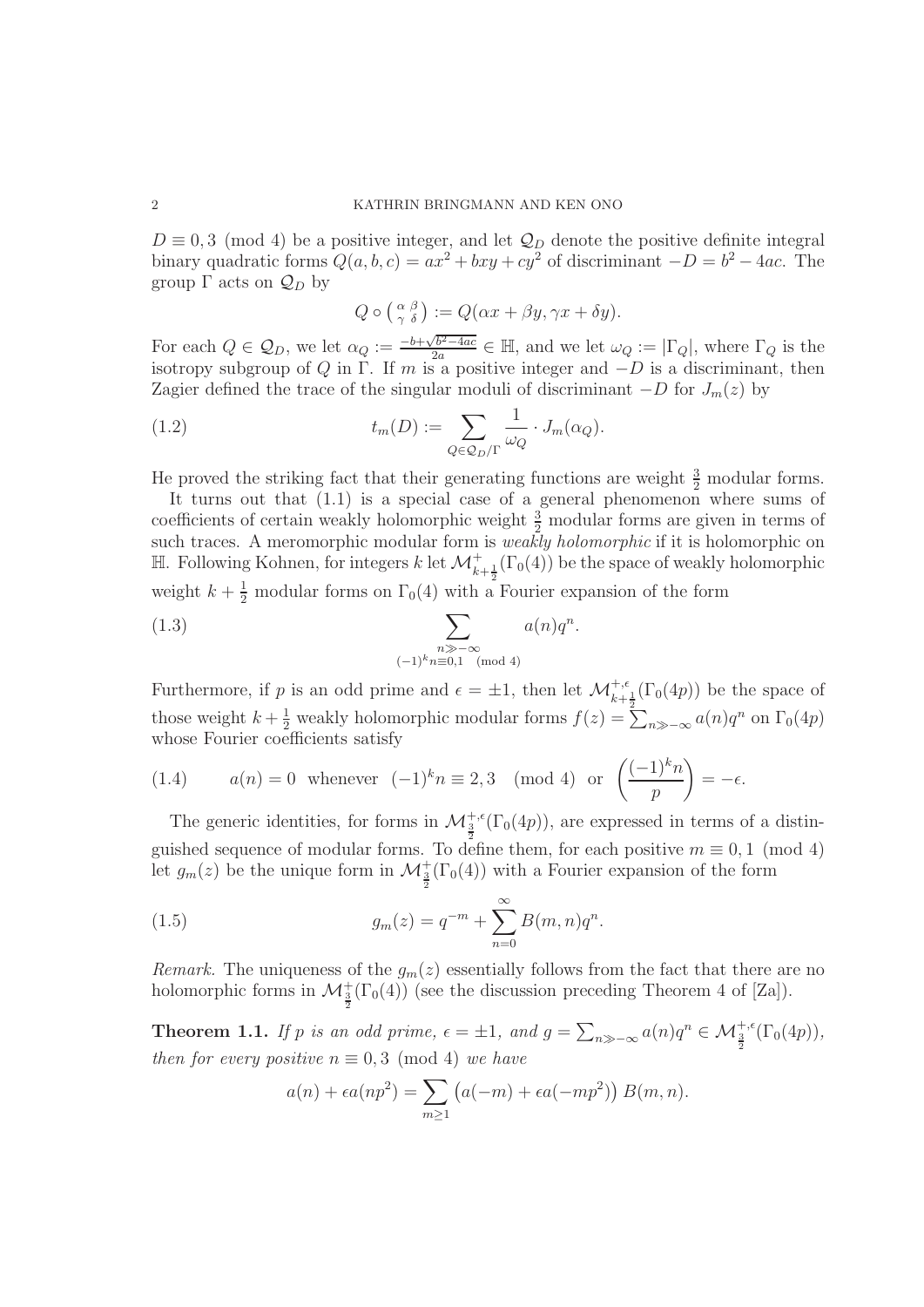Remark. Since Zagier (see Section 7 of [Za]) proved that the integers  $B(m, n)$  are traces or "twisted traces" of singular moduli, Theorem 1.1 provides identities expressing sums of coefficients of forms in  $\mathcal{M}_{\frac{3}{2}}^{+,\epsilon}(\Gamma_0(4))$  as sums of traces of singular moduli. For brevity and aesthetics, we do not give the general formulas here. Instead, we simply give Corollary 1.2 which relates the traces  $t_m(D)$  to the level p traces defined below.

Recently, Bruinier and Funke [BF] have greatly generalized Zagier's results to include traces of singular moduli of modular functions on groups which do not necessarily possess a Hauptmodul. A particularly elegant example of their general work corresponds to modular functions on  $\Gamma_0(p)$  which are fixed by the Fricke involution  $W_p = \begin{pmatrix} 0 & -1 \\ p & 0 \end{pmatrix}$ . To define these traces, let p be an odd prime, and let  $\Gamma_0^*(p)$  be the projective image of the extension of  $\Gamma_0(p)$  by the Fricke involution  $W_p$  in  $PSL_2(\mathbb{R})$ . Let  $\mathcal{Q}_{D,p}$  be the set of quadratic forms  $Q \in \mathcal{Q}_D$  such that  $a \equiv 0 \pmod{p}$ . The group  $\Gamma_0^*(p)$  acts on  $\mathcal{Q}_{D,p}$ , where the action for elements of  $\Gamma_0(p)$  is defined as before, and  $Q \circ W_p := Q'(x, y)$ , where  $Q'(x, y) = (pc, -b, a/p).$ 

Suppose that  $f(z)$  is in  $\mathcal{M}_0(\Gamma_0^*(p))$ , the set of weakly holomorphic modular functions for  $\Gamma_0^*(p)$ . For such f, the discriminant  $-D$  trace is given by

(1.6) 
$$
t_f^*(D) := \sum_{Q \in \mathcal{Q}_{D,p}/\Gamma_0^*(p)} \frac{1}{|\Gamma_0^*(p)_{Q}|} \cdot f(\alpha_Q).
$$

Here  $\Gamma_0^*(p)_{Q}$  is the stabilizer of Q in  $\Gamma_0^*(p)$ . Applying Theorem 1.1 to the Bruinier-Funke generating functions gives the following corollary.

**Corollary 1.2.** If p is an odd prime and  $f = \sum a(n)q^n \in M_0(\Gamma_0^*(p))$ , with  $a(0) = 0$ , then for every positive integer  $D = 0, 3 \pmod{4}$  we have then for every positive integer  $D \equiv 0.3 \pmod{4}$  we have

$$
t_f^*(D) + t_f^*(Dp^2) = \sum_{m \ge 1} \frac{b(m)}{m} \sum_{l|m} \mu(m/l) t_l(D).
$$

Here  $\mu(n)$  denotes the usual Möbius function, and

$$
b(m) = \sum_{n \ge 1} (ma(-mn) + p^2 ma(-p^2mn)).
$$

Remark. There is an alternate approach to proving Corollary 1.2. Using the weight zero analog of Lemma 2.2, one can obtain an identity of the form

$$
\sum_{m=1}^{M} c(m)J_m(z) = f(z) + pf(z)|U(p).
$$

Using this identity, one easily obtains sums of  $t_m(n)$  as sums of singular moduli for  $f(z)$ . To prove Corollary 1.2, one needs to relate such sums to (1.6). This requires a somewhat lengthy calculation which aligns the corresponding CM points, counted with the correct multiplicity, with the points obtained from definition of the  $U(p)$  operator. The extra information provided by Bruinier and Funke, and Zagier, allows us to argue instead with standard properties of half-integral weight modular forms.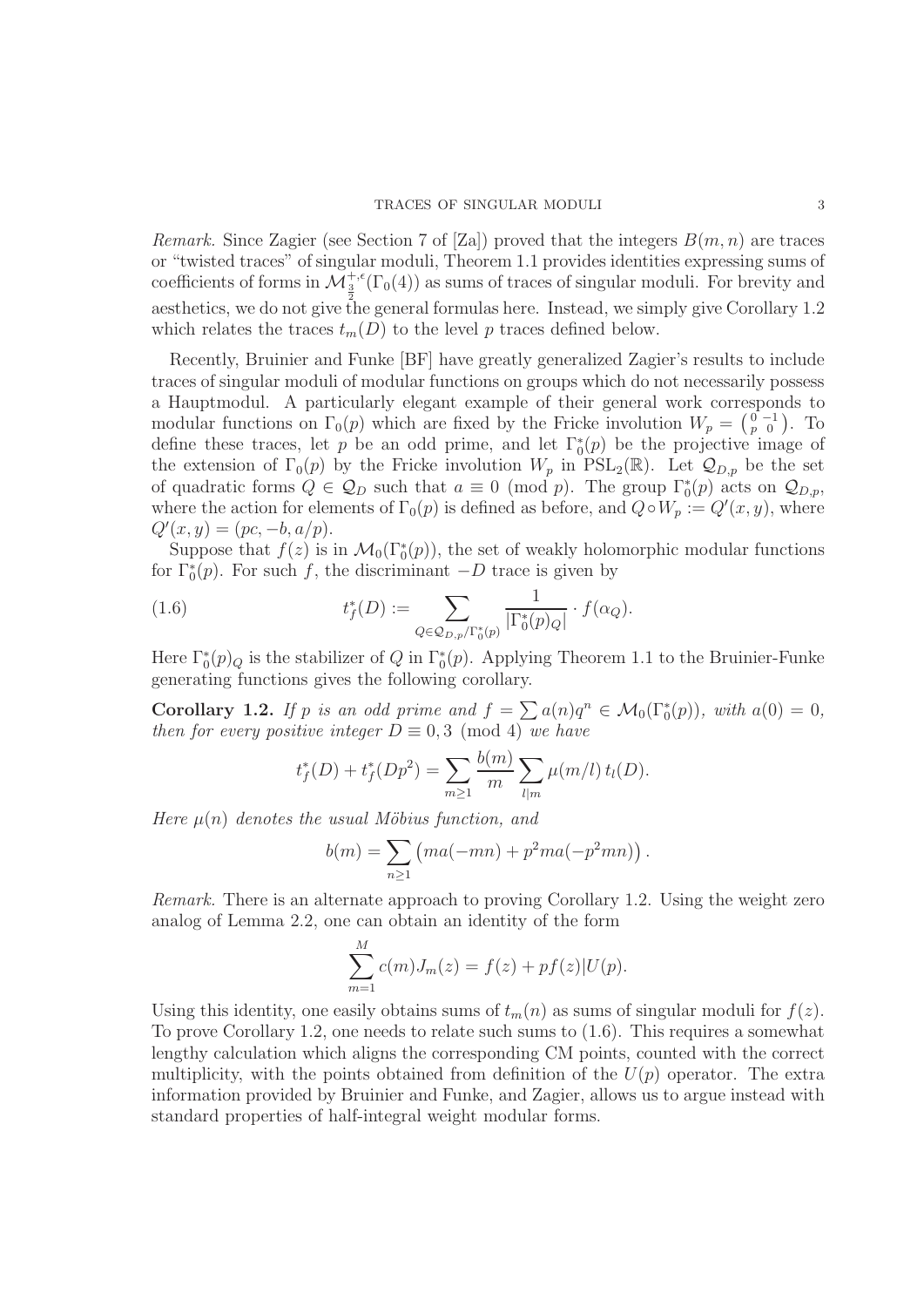*Example.* If  $f = j_3^*$ ,  $D = 3$ , and  $p = 3$ , then Corollary 1.2 implies that

$$
t_{j_3^*}^*(3) + t_{j_3^*}^*(27) = t_1(3) = \frac{1}{3} \cdot J\left(\frac{-1 + \sqrt{-3}}{2}\right) = -248.
$$

It turns out that  $t_{j_3^*}^*(3) = \frac{j_3^*\left(\frac{-3+\sqrt{-3}}{6}\right)}{6} = -\frac{42}{6} = -7$  and

$$
t_{j_3^*}^*(27) = j_3^* \left( \frac{-7 + \sqrt{-3}}{6} \right) + \frac{j_3^* \left( \frac{-9 + \sqrt{-3}}{6} \right)}{6} = -234 - \frac{42}{6} = -241.
$$

Noting that  $j_3^* \left( \frac{-3+\sqrt{-3}}{6} \right) = j_3^* \left( \frac{-9+\sqrt{-3}}{6} \right) = -42$  gives (1.1).

In Section 2 we recall facts about half-integral weight modular forms. In Section 3 we discuss features of the "Kohnen spaces", recall the formulation of the Bruinier-Funke and the Zagier generating functions, and prove Theorem 1.1 and Corollary 1.2.

## Acknowledgements

The authors thank W. Kohnen and J. Rouse for their helpful comments.

2. Preliminaries on half-integral weight modular forms

We recall basic facts about half-integral weight modular forms (see [Sh] and [Ko]). Throughout, let k be an integer, and let  $p = 1$  or an odd prime. We let  $\mathfrak{S}_{k+\frac{1}{2}}$  be the group consisting of all pairs  $(A, \phi(z))$ , where  $A = \begin{pmatrix} a & b \\ c & d \end{pmatrix} \in GL_2^+(\mathbb{R})$  and  $\phi$  is a complexvalued holomorphic function on H satisfying

$$
|\phi(z)| = (\det A)^{-\frac{k}{2} - \frac{1}{4}} |cz + d|^{k + \frac{1}{2}}.
$$

The group law in  $\mathfrak{S}_{k+\frac{1}{2}}$  is given by

(2.1) 
$$
(A, \phi(z)) \cdot (B, \psi(z)) := (AB, \phi(Bz)\psi(z)).
$$

The group algebra of  $\mathfrak{S}_{k+\frac{1}{2}}$  over  $\mathbb C$  acts on function  $f : \mathbb H \to \mathbb C$  by

$$
f|\sum_{\nu}c_{\nu}(A_{\nu},\phi_{\nu})=\sum_{\nu}c_{\nu}\phi_{\nu}(z)^{-1}f(A_{\nu}z).
$$

We require the automorphy factor

$$
\phi(z) := \chi(d) \left( \frac{c}{d} \right) \left( \frac{-4}{d} \right)^{-k - \frac{1}{2}} (cz + d)^{k + \frac{1}{2}},
$$

where  $\chi$  is an even Dirichlet character modulo 4p. As an abuse of notation, we shall let (2.2)  $A^* := (A, \phi).$ 

Let  $\Delta_0(4p, \chi)_{k+\frac{1}{2}}$  be the set of these pairs  $A^*$ , where  $A \in \Gamma_0(4p)$ . A meromorphic function  $f : \mathbb{H} \mapsto \mathbb{C}$  is a weight  $k + \frac{1}{2}$  meromorphic modular form with Nebentypus  $\chi$ if it is meromorphic at the cusps of  $\Gamma_0(4p)$  and if  $f|A^* = f$  for all  $A^* \in \Delta_0(4p, \chi)_{k+\frac{1}{2}}$ .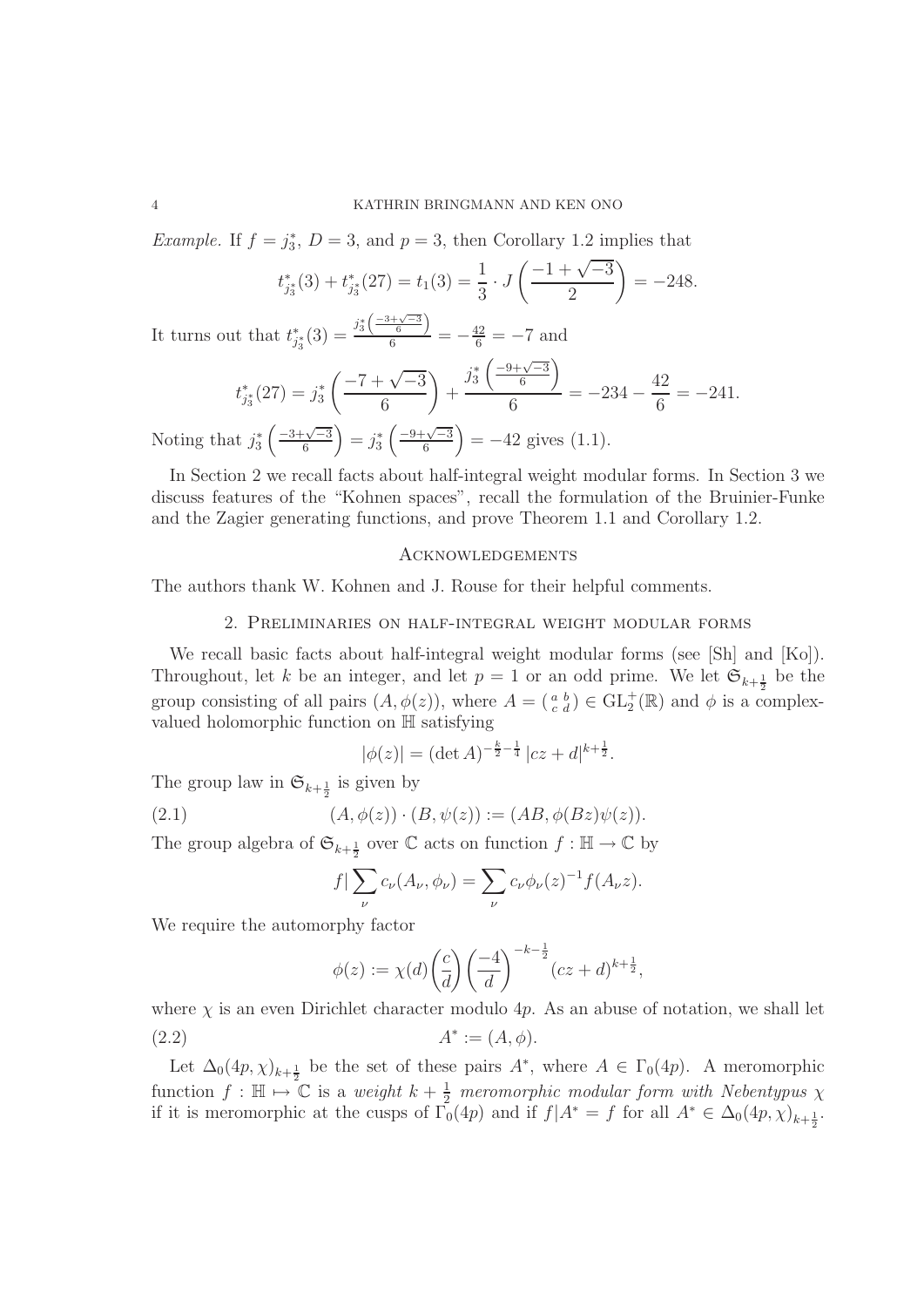We let  $\mathcal{M}_{k+\frac{1}{2}}(\Gamma_0(4p), \chi)$  be the space of weakly holomorphic modular forms of weight  $k + \frac{1}{2}$  with Nebentypus character  $\chi$  on  $\Gamma_0(4p)$ . Furthermore, let  $\mathcal{M}_{k+\frac{1}{2}}(\Gamma_0(4p))$  denote the case where  $\chi$  is trivial.

Remark. Although we only describe those forms with level 4p, most of the following arguments hold for general levels. Furthermore, the facts we quote from works of Shimura and Kohnen were originally stated for holomorphic forms or cusp forms, although their proofs also apply for weakly holomorphic forms.

For  $m \geq 1$ , define the operators  $U(m)$  and  $V(m)$  on formal power series in q by

(2.3) 
$$
\left(\sum_{n\in\mathbb{Z}}a(n)q^n\right)|U(m)|:=\sum_{n\in\mathbb{Z}}a(mn)q^n,
$$

(2.4) 
$$
\left(\sum_{n\in\mathbb{Z}}a(n)q^{n}\right)|V(m)| := \sum_{n\in\mathbb{Z}}a(n)q^{nm}.
$$

We also require the Atkin-Lehner operators  $W(p)$  defined by

(2.5) 
$$
W(p) := \left( \begin{pmatrix} p & a \\ 4p & pb \end{pmatrix}, \left( \frac{-4}{p} \right)^{-k - \frac{1}{2}} p^{-\frac{k}{2} - \frac{1}{4}} (4pz + pb)^{k + \frac{1}{2}} \right),
$$

where a and b are integers with  $pb - 4a = 1$ . The next proposition (see [Sh] and [Ko]) describes the modularity of these operators.

**Proposition 2.1.** Suppose that  $f \in \mathcal{M}_{k+\frac{1}{2}}(\Gamma_0(4p), \chi)$ .

- (1) We have  $f|U(p), f|W(p) \in \mathcal{M}_{k+\frac{1}{2}}(\Gamma_0(4p), \binom{p}{\cdot}\chi)$ .
- (2) We have  $f|V(p) \in M_{k+\frac{1}{2}}(\Gamma_0(4p^2), \binom{p}{\cdot}\chi)$ .

We shall employ the trace map  $\text{Tr}_4^{4p} : \mathcal{M}_{k+\frac{1}{2}}(\Gamma_0(4p)) \to \mathcal{M}_{k+\frac{1}{2}}(\Gamma_0(4))$  defined by

(2.6) 
$$
\operatorname{Tr}_{4}^{4p}(f) := \sum_{i=1}^{r} f|_{k+\frac{1}{2}} \gamma_{i},
$$

where  $\{\gamma_1, \cdots, \gamma_r\}$  is a set of coset representatives for  $\Gamma_0(4p)\backslash\Gamma_0(4)$ . The next lemma (see page 66 of [Ko]) gives a description of this map in terms of  $W(p)$  and  $U(p)$ .

**Lemma 2.2.** If p is an odd prime and  $f \in M_{k+\frac{1}{2}}(\Gamma_0(4p))$ , then we have

$$
\operatorname{Tr}_4^{4p}(f) = f + \left(\frac{-1}{p}\right)^{-(k+\frac{1}{2})} \cdot p^{-\frac{k}{2} + \frac{3}{4}} \cdot f|_{k+\frac{1}{2}} W(p)|U(p).
$$

3. Kohnen's spaces and the traces of singular moduli

Let  $\mathcal{M}_{k+\frac{1}{2}}^+(\Gamma_0(4p))$  and  $\mathcal{M}_{k+\frac{1}{2}}^{+,\epsilon}(\Gamma_0(4p))$  be the spaces defined in (1.3) and (1.4).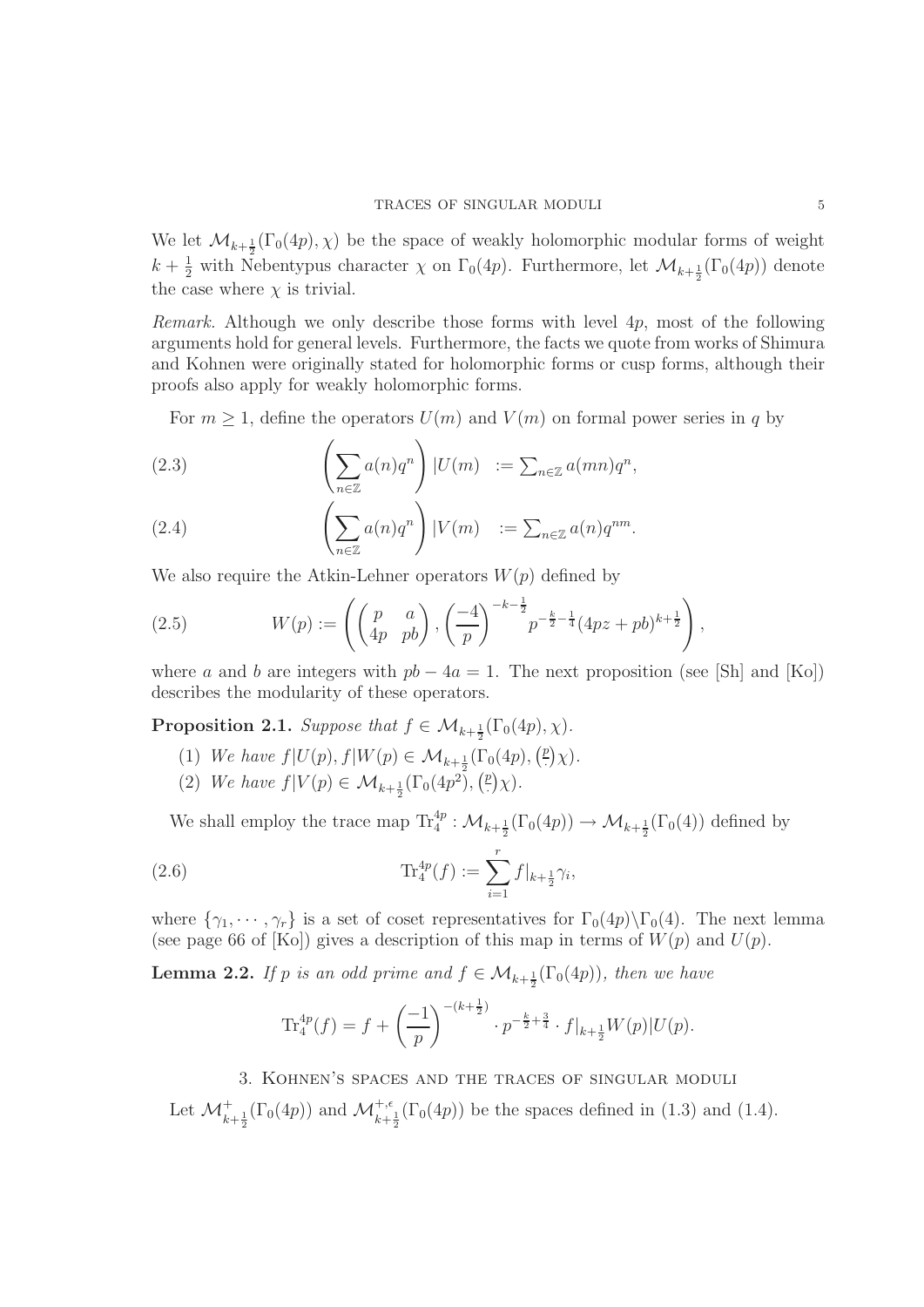#### 6 KATHRIN BRINGMANN AND KEN ONO

3.1. **Trace generating functions.** Zagier showed how the forms  $g_m(z)$  may be used to compute the generating functions for traces and twisted traces of singular moduli. For example, consider

$$
(3.1) \t g_1(z) = q^{-1} + \sum_{D=0}^{\infty} B(1, D)q^D = q^{-1} - 2 + 248q^3 - 492q^4 + \dots \in \mathcal{M}_{\frac{3}{2}}^+(\Gamma_0(4)).
$$

To make the connection to traces, for positive integers  $m$ , let

(3.2) 
$$
B_m(1, D) := \text{ the coefficient of } q^D \text{ in } g_1(z) | T(m^2),
$$

where  $T(m^2)$  is the usual Hecke operator on  $\mathcal{M}_{\frac{3}{2}}^+(\Gamma_0(4))$ . Zagier's formulae for the traces  $t_m(D)$  are given by the following theorem (see Theorem 5 of [Za]).

**Theorem 3.1.** If  $m \ge 1$  and  $0 \le D \equiv 0, 3 \pmod{4}$ , then  $t_m(D) = -B_m(1, D)$ .

More generally, Zagier (see Theorem 5 of [Za]) obtains the following formula

(3.3) 
$$
B_m(1, D) = \sum_{l|m} l B(l^2, D).
$$

Applying Möbius inversion to these formulas immediately gives the following lemma.

**Lemma 3.2.** If m is a positive integer and  $1 \le D \equiv 0, 3 \pmod{4}$ , then

$$
B(m^2, D) = -\frac{1}{m} \sum_{l|m} \mu(m/l) t_l(D).
$$

The following is a special case of Bruinier and Funke's work (see Theorem 1.1 of [BF]).

**Theorem 3.3.** If p is an odd prime and  $f = \sum a(n)q^n \in M_0(\Gamma_0^*(p))$ , with  $a(0) = 0$ , then then

$$
G_p(f, z) := -\sum_{m \ge 1} \sum_{n \ge 1} m a(-mn) q^{-m^2} + \sum_{n \ge 1} (\sigma_1(n) + p \sigma_1(n/p)) a(-n) + \sum_{D > 0} t_f^*(D) q^D
$$

is an element of  $\mathcal{M}_{\frac{3}{2}}^{+,+}(\Gamma_0(4p))$ , where  $\sigma_1(n) := \sum_{t|n} t$  for positive integers n, and  $\sigma_1(x)=0$  for non-integral x.

3.2. **Operators on the Kohnen spaces.** Here we assume that  $p$  is an odd prime. To prove Theorem 1.1, our plan is to apply Lemma 2.2. This requires an explicit description of the action of  $U(p)$  and  $W(p)$ . Although the next two results are proven for holomorphic forms by Kohnen in [Ko], we give their proofs for completeness.

**Proposition 3.4.** If  $f \in \mathcal{M}_{k+\frac{1}{2}}(\Gamma_0(4p))$ , then

$$
f|U(p)|W(p)^{2} = \left(\frac{-1}{p}\right)^{k+\frac{1}{2}} f|U(p).
$$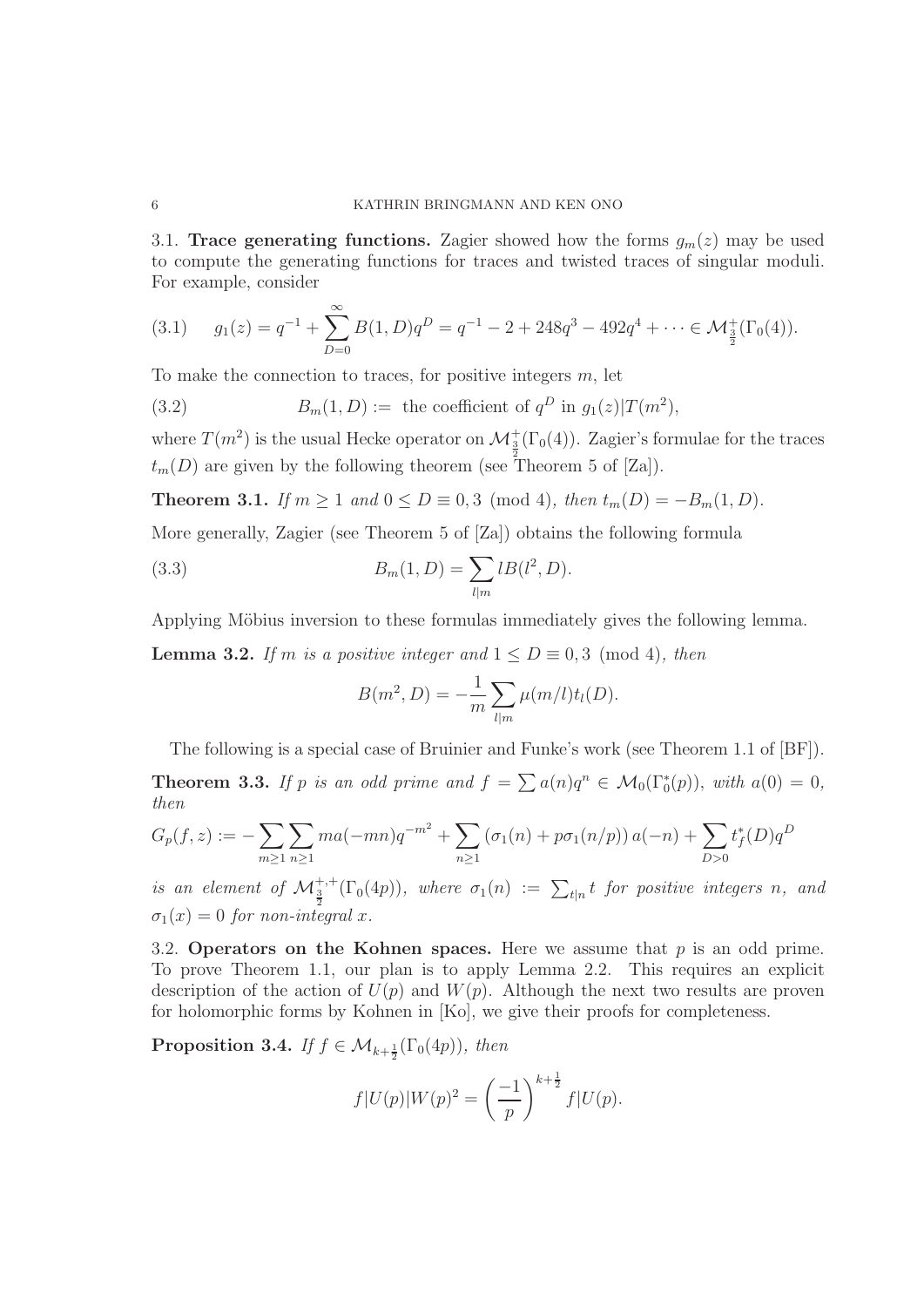Proof. Using (2.1), we obtain the identity

$$
W(p)^{2} = \left(\frac{-1}{p}\right) \left(\frac{b+1}{4a+pb^{2}}\right) \left(\frac{-1}{4a+pb^{2}}\right)^{-k-\frac{1}{2}} \left(\binom{p}{0}\right), 1\right)
$$

$$
\left(\left(\begin{array}{cc}p+4a & a(1+b) \\ 4p(1+b) & 4a+pb^{2}\end{array}\right), \left(\frac{b+1}{4a+pb^{2}}\right) \left(\frac{-1}{4a+pb^{2}}\right)^{-k-\frac{1}{2}} \left((4p(1+b)z+(4a+pb^{2}))^{k+\frac{1}{2}}\right).
$$

Since  $\left(\begin{pmatrix} p & 0 \\ 0 & p \end{pmatrix}\right)$ ), 1) acts as the identity on  $f|U(p)$ , and since  $\Delta_0$   $(4p, (2))_{k+\frac{1}{2}}$  contains  $\int (p+4a-a(1+b))$  $4p(1+b)$   $4a + pb^2$ ),  $\left(\frac{b+1}{1}\right)$  $\overline{4a + pb^2}$  $\binom{-1}{}$  $\overline{4a + pb^2}$  $\left( \left(4p(1+b)z + (4a + pb^2)\right)^{k+\frac{1}{2}} \right)$ ,

Proposition 2.1 gives the identity

$$
f|U(p)|W(p)^{2} = \left(\frac{-1}{p}\right)\left(\frac{b+1}{4a+pb^{2}}\right)\left(\frac{-1}{4a+pb^{2}}\right)^{-k-\frac{1}{2}}f|U(p).
$$

Since  $\left(\frac{-1}{4a+pb^2}\right) = \left(\frac{-1}{p}\right)$ , to complete the proof we have to show that  $\left(\frac{b+1}{4a+pb^2}\right) = 1$ . For this we choose  $l \in \mathbb{N}$  maximal such that  $2^l|(b+1)$ . Moreover, we assume that  $a \equiv 0$ (mod 2) (i.e,  $b \equiv p \pmod{8}$ ). The Law of Quadratic Reciprocity implies that

(3.4) 
$$
\left(\frac{b+1}{4a+pb^2}\right) = \left(\frac{2}{p}\right)^l (-1)^{\frac{1}{4}\left(\frac{b+1}{2^l}-1\right)(p-1)} \left(\frac{-1}{\left(\frac{b+1}{2^l}\right)}\right).
$$

Here we used the fact that  $4a - pb = -1$ . To prove that the right-hand side of (3.4) equals 1, we distinguish the cases whether  $l > 1$  or  $l = 1$ . If  $l > 1$ , then  $p \equiv b \equiv 3$ (mod 4). Using that in this case  $(-1)^{\frac{1}{4}(\frac{b+1}{2^l}-1)(p-1)} = \left(\frac{-1}{(b+1)/2^l}\right)$ , we obtain from (3.4) that  $\left(\frac{b+1}{4a+pb^2}\right) = \left(\frac{2}{p}\right)^l$ . Thus the claim is clear if l is even. If l is odd, then  $p \equiv b \equiv -1 \pmod{8}$ and therefore  $\left(\frac{2}{p}\right) = 1$ . Thus we also obtain the claim. If  $l = 1$ , then  $p \equiv b \equiv 1, -3$ (mod 8). If  $p \equiv b \equiv 1 \pmod{8}$ , then we obtain from (3.4) that  $\left(\frac{b+1}{4a+pb^2}\right) = 1$ , since  $\binom{2}{p} = 1$ ,  $(-1)^{\frac{1}{4}(\frac{b+1}{2}-1)(p-1)} = 1$ , and  $\binom{-1}{(\frac{b+1}{2})} = 1$ . If  $p \equiv b \equiv 5 \pmod{8}$ , we also obtain  $\left(\frac{b+1}{4a+pb^2}\right)=1$  from (3.4), since  $\left(\frac{2}{p}\right)=-1$ ,  $(-1)^{\frac{1}{4}\left(\frac{b+1}{2}-1\right)(p-1)}=1$ , and  $\left(\frac{-1}{(b+1)/2}\right)=-1$ .  $\Box$ 

The following lemma relates the action of  $U(p)$  and  $W(p)$  on  $\mathcal{M}^{+,\epsilon}_{k+\frac{1}{2}}(\Gamma_0(4p)).$ 

**Lemma 3.5.** If  $f \in \mathcal{M}_{k+\frac{1}{2}}^{+,\epsilon}(\Gamma_0(4p))$ , where  $\epsilon \in \{\pm 1\}$ , then  $f|p^{-\frac{k}{2}+\frac{1}{4}}U(p)|W(p)$  is in  $\mathcal{M}^{+,\epsilon}_{k+\frac{1}{2}}(\Gamma_0(4p)).$  Moreover, we have

$$
f|W(p) = \epsilon \left(\frac{-1}{p}\right)^{k+\frac{1}{2}} p^{-\frac{k}{2}+\frac{1}{4}} f|U(p).
$$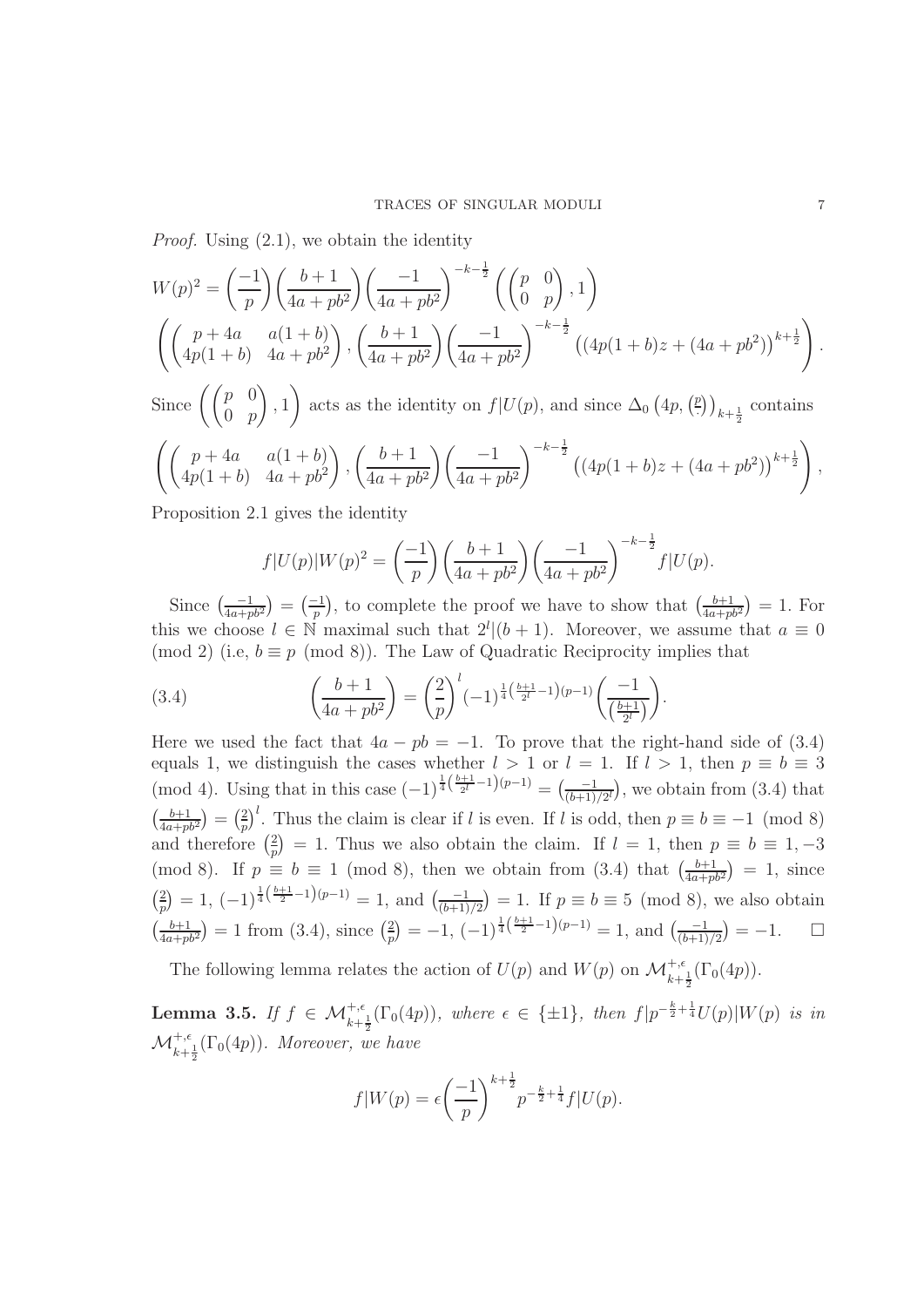### 8 KATHRIN BRINGMANN AND KEN ONO

*Proof.* Exactly as in [Ko] p. 41 we obtain for  $f = \sum_{n \gg -\infty} a(n)q^n$  the following identity

$$
(3.5) \ f|p^{-\frac{k}{2}+\frac{1}{4}}U(p)|W(p) = \sum_{n \gg -\infty} \left(\frac{(-1)^k n}{p}\right) a(n)q^n + p^{-\frac{1}{2}}f|\left(\begin{pmatrix} 1 & \nu_0 \\ 0 & p \end{pmatrix}, p^{\frac{k}{2}+\frac{1}{4}}\right)|W(p),
$$

where  $\nu_0$  is an integer with  $1 + 4\nu_0 \equiv 0 \pmod{p}$ . Since  $f \in \mathcal{M}_{k+\frac{1}{2}}^{+,\epsilon}(\Gamma_0(4p))$ , it is clear that the Fourier coefficients of the first term vanish unless  $\left(\frac{(-1)^k n}{n}\right)^k = \epsilon$ . Moreover, the coefficients of the second term vanish unless  $p|n$  which follows directly from the identity

$$
(3.6)\ \left(\begin{pmatrix}1&\nu_0\\0&p\end{pmatrix},p^{\frac{k}{2}+\frac{1}{4}}\right)W(p)=\left(\begin{pmatrix}1&0\\0&1\end{pmatrix},\left(\frac{-1}{p}\right)^{k+\frac{1}{2}}\right)C^*W(p)\left(\begin{pmatrix}p&0\\0&1\end{pmatrix},p^{-\frac{k}{2}-\frac{1}{4}}\right),
$$

where  $C \in \Gamma_0(4p)$ . Since Kohnen (see page 39 of [Ko]) proved that

$$
f|p^{-\frac{k}{2}+\frac{1}{4}}U(p)|W(p) \in \mathcal{M}_{k+\frac{1}{2}}(\Gamma_0(4p)),
$$

these calculations show that  $f|p^{-\frac{k}{2} + \frac{1}{4}}U(p)|W(p) \in \mathcal{M}_{k+\frac{1}{2}}^{+,\epsilon}(\Gamma_0(4p)).$ 

For the second part of the lemma, note that (3.5) and (3.6) imply that

$$
f|p^{-\frac{k}{2}+\frac{1}{4}}U(p)|W(p) = \epsilon f - \epsilon f|U(p)|V(p) + \left(\frac{-1}{p}\right)^{-k-\frac{1}{2}} p^{\frac{k}{2}-\frac{1}{4}}f|W(p)|V(p).
$$

Since  $f|p^{-\frac{k}{2}+\frac{1}{4}}U(p)|W(p) \in \mathcal{M}_{k+\frac{1}{2}}^{+,\epsilon}(\Gamma_0(4p)),$  we have

$$
h^* := -\epsilon f|U(p)|V(p) + \left(\frac{-1}{p}\right)^{-k-\frac{1}{2}} p^{\frac{k}{2}-\frac{1}{4}} f|W(p)|V(p) \in \mathcal{M}_{k+\frac{1}{2}}^{+,\epsilon}(\Gamma_0(4p)).
$$

If  $h^* = \sum_{n \gg -\infty} c(n)q^n$ , then the coefficients  $c(n)$  vanish unless  $p|n$ . A theorem of Serre and Stark (Theorem 1 of [SS]) then implies that  $h^* = h_0|V(p)$ , where  $h_0 \in$  $\mathcal{M}_{k+\frac{1}{2}}(\Gamma_0(4), \binom{p}{\cdot})$ . Obviously, there are no such non-zero forms, and so  $h_0 = 0$  which  $\lim_{k \to \infty} \frac{k}{2}$  \contribution implies that

$$
f|p^{-\frac{k}{2}+\frac{1}{4}}U(p)|W(p)=\epsilon f.
$$

The second claim in the lemma now follows by applying Proposition 3.4.  $\Box$ 

Remark. The theorem of Serre and Stark employed above is stated for holomorphic half-integral weight forms. Note that we may apply their result to  $h^*(z)\Delta(pz)^a$ , where  $\Delta(z)$  is the usual normalized weight 12 cusp form on  $SL_2(\mathbb{Z})$  and a is a sufficiently large positive integer. This results in the desired conclusion that  $h^* = 0$ .

3.3. **Proof of Theorem 1.1.** Now we prove Theorem 1.1 using the results from the previous two sub-sections.

Proof of Theorem 1.1. Lemma 2.2 and Lemma 3.5 imply that

$$
\mathrm{Tr}_4^{4p}(g) = g + \left(\frac{-1}{p}\right)^{-\frac{3}{2}} p^{\frac{1}{4}} \cdot g|W(p)|U(p) = g + \epsilon g|U(p^2).
$$